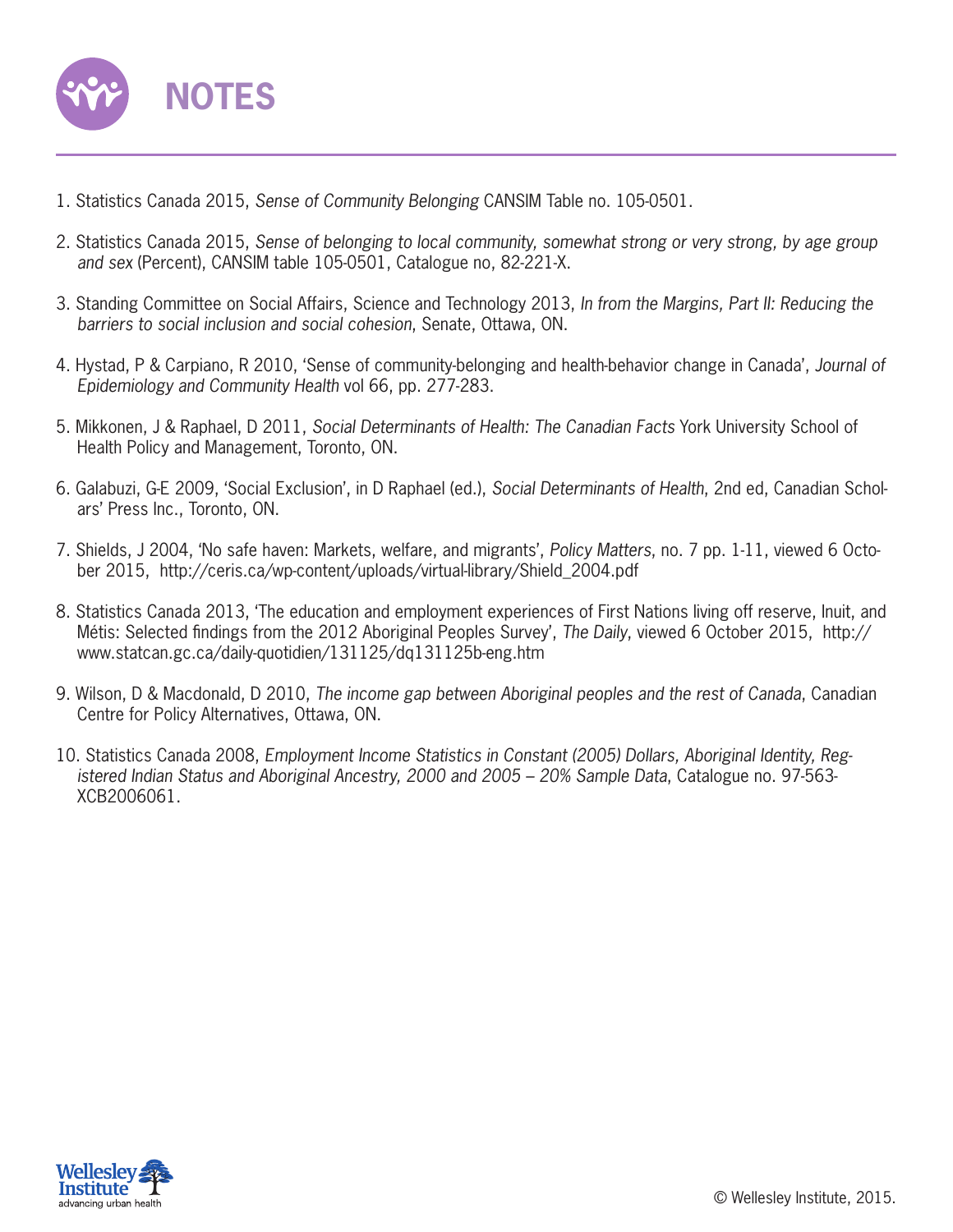

- 1. Pathways to Education n.d., *About us*, online video, viewed 13 October 2015, http://www.pathwaystoeducation. ca/en/about-us
- 2. Richards, J 2014, *Are we making progress? New evidence on Aboriginal education outcomes in provincial and reserve schools*, Commentary No.408, C.D. Howe Institute, Toronto, ON.
- 3. Pathways to Education n.d., *About us*, online video, viewed 13 October 2015, http://www.pathwaystoeducation. ca/en/about-us
- 4. McMullen, K 2011, Postsecondary education participation among underrepresented and minority groups, *Education Matters: Insights on Education, Learning and Training in Canada*, vol. 8, no. 4, Statistics Canada, viewed 13 October 2015, http://www.statcan.gc.ca/pub/81-004-x/2011004/article/11595-eng.htm
- 5. Shaker, E & Macdonald, D, 2014, *Tier for two: managing the optics of provincial tuition fee policies*, Canadian Centre for Policy Alternatives, Ottawa, ON.

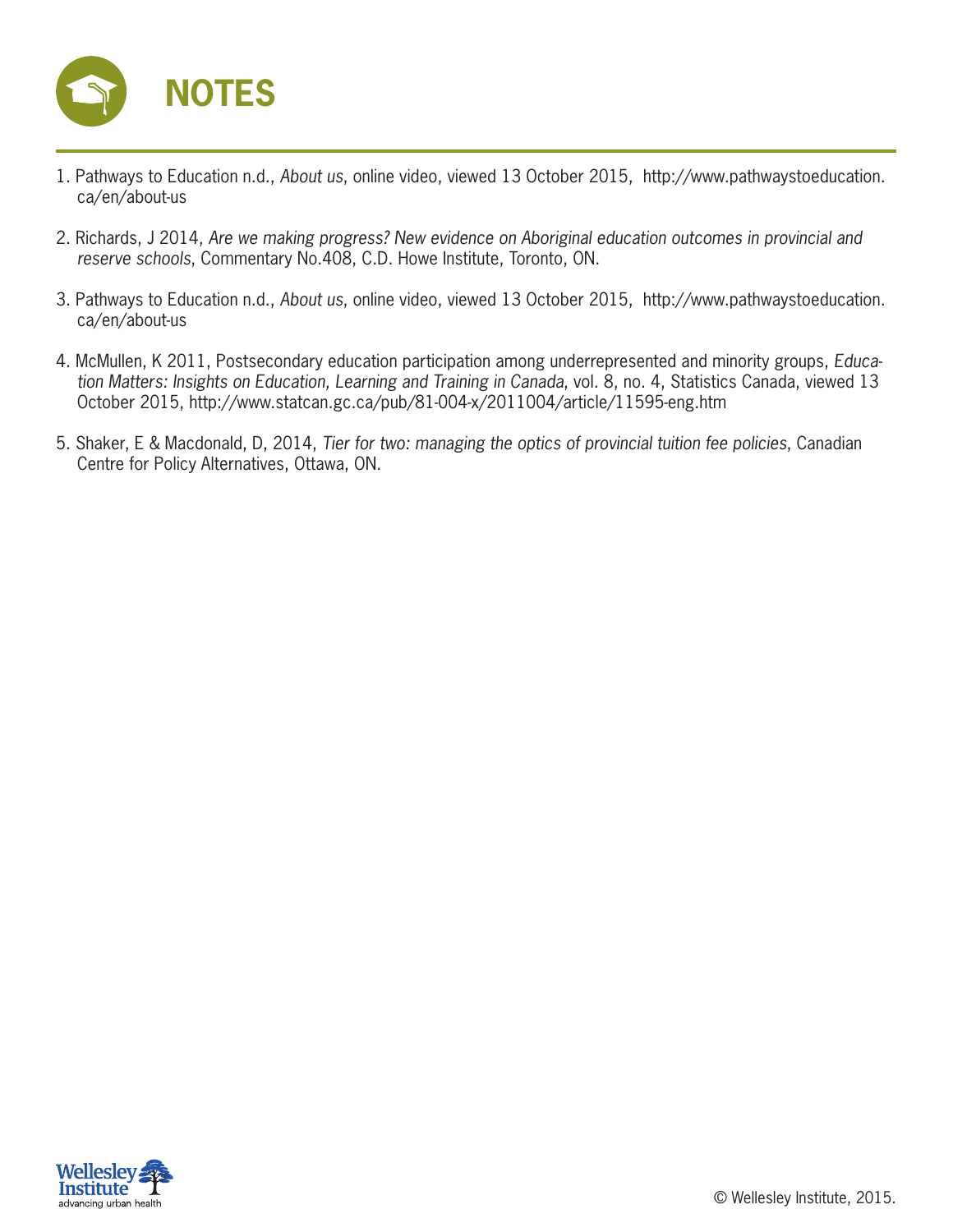

- 1. Toronto Public Health 2015, *Toronto Food Strategy*: 2015 Update, June 2015.
- 2. These mobile markets are a joint initiative between FoodShare Toronto, Toronto Public Health, United Way Toronto, and the Food Policy Research Initiative.
- 3. This initiative is led by Toronto Public Health's Food Strategy in partnership with convenience store owners, landlords, community agencies, retail experts and academic advisors.
- 4. Tarasuk, V, Mitchell, A & Dachner, N 2014, *Household Food Insecurity in Canada, 2012*. Research to Identify policy options to reduce food insecurity (PROOF), Toronto, viewed 15 October 2015, http://nutritionalsciences.lamp.utoronto.ca
- 5. Tarasuk, V, Mitchell, A & Dachner, N 2014, *Household Food Insecurity in Canada*, 2012. Research to Identify policy options to reduce food insecurity (PROOF), Toronto, viewed 15 October 2015, http://nutritionalsciences.lamp.utoronto.ca
- 6. Medical Officer of Health 2012, *Student Nutrition Program Proposed Expansion in High Needs Schools 2013- 2017*, Report to the Board of Health, City of Toronto, October 12, 2012.
- 7. Sorhaindo, A & Feinstein, L 2006, *What is the relationship between child nutrition and school outcomes?*, Wider Benefits of Learning Research Report No. 18, Centre for Research on the Wider Benefits of Learning, London, UK.; Saskatchewan Ministry of Education 2012, *Towards Comprehensive School Community Health: Nutrition Policy Development in Saskatchewan Schools*, viewed 15 October 2015, http://www.education.gov.sk.ca/nourishing-minds/
- 8. Council of Canadian Academies 2014, *Aboriginal Food Security in Northern Canada: An Assessment of the State of Knowledge*, The Expert Panel on the State of Knowledge of Food Security in Northern Canada, Council of Canadian Academies, Ottawa, ON.
- 9. McIntyre, L, Connor, S, & Warren, J. 2000, 'Child hunger in Canada: Results of the 1994 National Longitudinal Survey of Children and Youth', *Canadian Medical Association Journal*, vol. 163, pp. 961-965.
- 10. McIntyre, L, Connor, S, & Warren, J. 2000, 'Child hunger in Canada: Results of the 1994 National Longitudinal Survey of Children and Youth', *Canadian Medical Association Journal*, vol. 163, pp. 961-965.
- 11. Tarasuk, V, Mitchell, A & Dachner, N 2014, *Household Food Insecurity in Canada*, 2012. Research to Identify policy options to reduce food insecurity (PROOF), Toronto, viewed 15 October 2015, http://nutritionalsciences. lamp.utoronto.ca
- 12. Vozoris, N & Tarasuk, V 2003, 'Household food insufficiency is associated with poorer health', *Journal of Nutrition* vol. 133 pp. 120-126.
- 13. Tarasuk, V, Cheng, J, de Oliveira, C, Dachner, N, Gundersen, C & Kurdyak, P 2015, 'Association between household food insecurity and annual health care costs' *CMAJ* Published online August 10, 2015 doi: 10.1503/cmaj.150234.
- 14. Examples of food initiatives in Toronto include Food Forward, FoodShare, Evergreen, The Stop, Live Green, Greenest City, North York Harvest Food Bank, or Community Food Centres Canada.

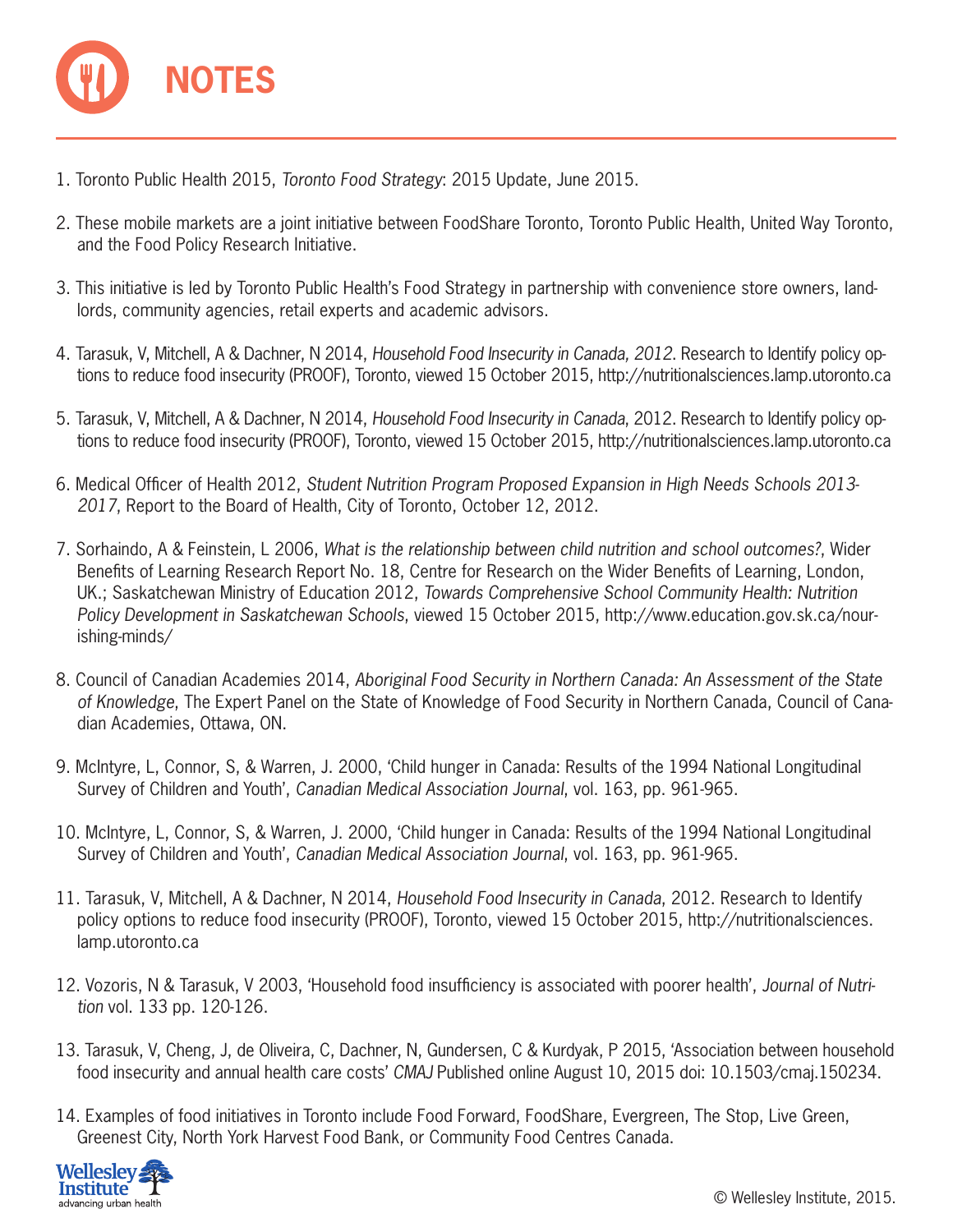

- 1. Asanin, J & Wilson, K 2008, '"I spent nine years looking for a doctor": Exploring access to health care among immigrants in Mississauga, Ontario, Canada", *Social Science and Medicine*, vol. 66, no. 6, pp. 1271-1283.
- 2. Tjepkema, M 2008, 'Health care use among gay, lesbian and bisexual Canadians', *Health Reports* vol. 19, no. 1, pp. 53-64.
- 3. Bauer G et al. 2009, '"I don't think this is theoretical; this is our lives." How erasure impacts health care for transgender people', *Journal of the Association of Nurses in AIDS Care*, vol. 20, no. 5, pp. 348-361.
- 4. Toronto Central Community Care Access Centre 2015, *Choosing a Long-term Care Home*, viewed 15 October 2015, http://healthcareathome.ca/torontocentral/en/care/Documents/AU-EN.pdf.
- 5. Canadian Medical Association 2015, *A Policy Framework to Guide a National Seniors Strategy for Canada*, viewed 15 October 2015, http://www.caep.ca/sites/caep.ca/files/caep/files/final\_policy\_framework\_eng\_-\_aug24.pdf
- 6. Pollock, G, Newbold, KB, Lafrenière, G & Edge, S 2014, Discrimination in the Doctor's Office: Immigrants and Refugee Experiences, *Critical Social Work*, vol. 13, no. 2, pp 60-79.
- 7. Tang, S & Browne, A 2008, '"Race" matters: racialization and egalitarian discourses involving Aboriginal people in the Canadian health care context', *Ethnicity & Health*, vol. 13, no. 2, pp. 109-127.
- 8. Allan, B & Smylie, J 2015, *First Peoples, Second Class Treatment: The role of racism in the health and well-being of Indigenous peoples in Canada*, The Wellesley Institute, Toronto, ON, viewed 15 October 2015, http://www.wellesleyinstitute.com/wp-content/uploads/2015/02/Report-First-Peoples-Second-Class-Treatment-Feb-2015.pdf
- 9. Tarasuk, V, Mitchell, A & Dachner, N 2014, *Household Food Insecurity in Canada, 2012*, Research to Identify policy options to reduce food insecurity (PROOF), Toronto, viewed 15 October 2015, http://nutritionalsciences.lamp. utoronto.ca
- 10. Statistics Canada 2014, *Access to a regular medical doctor*, 2013, viewed 15 October 2015, http://www.statcan. gc.ca/pub/82-625-x/2014001/article/14013-eng.htm
- 11. Olah, M, Gaisano, G & Hwang, S 2013, 'The effect of socioeconomic status on access to primary care: an audit study', *CMAJ*, vol. 185, no. 6, pp. e263-e269.
- 12. Harrington, D, Wilson, K, Rosenberg, M & Bell, S 2013, 'Access granted! Barriers endure: determinants of difficulties accessing specialist care when required in Ontario, Canada', BMC Health Services Research, vol. 13, p 146.
- 13. Barnes, S, Abban, V & Weiss A 2015, Low Wages, No Benefits: Expanding access to health benefits for low income *Ontarians*, The Wellesley Institute: Toronto, ON, viewed 15 October 2015, http://www.wellesleyinstitute.com/wp-content/uploads/2015/02/Low-Wages-No-Benefits-Wellesley-Institute-Feb-2015.pdf
- 14. Law, M, Cheng, L, Dhalla, I, Heard, D & Morgan, S 2012, 'The effect of cost on adherence to prescription medications in Canada', *CMAJ*, vol. 184, no. 3, pp. 297-302.

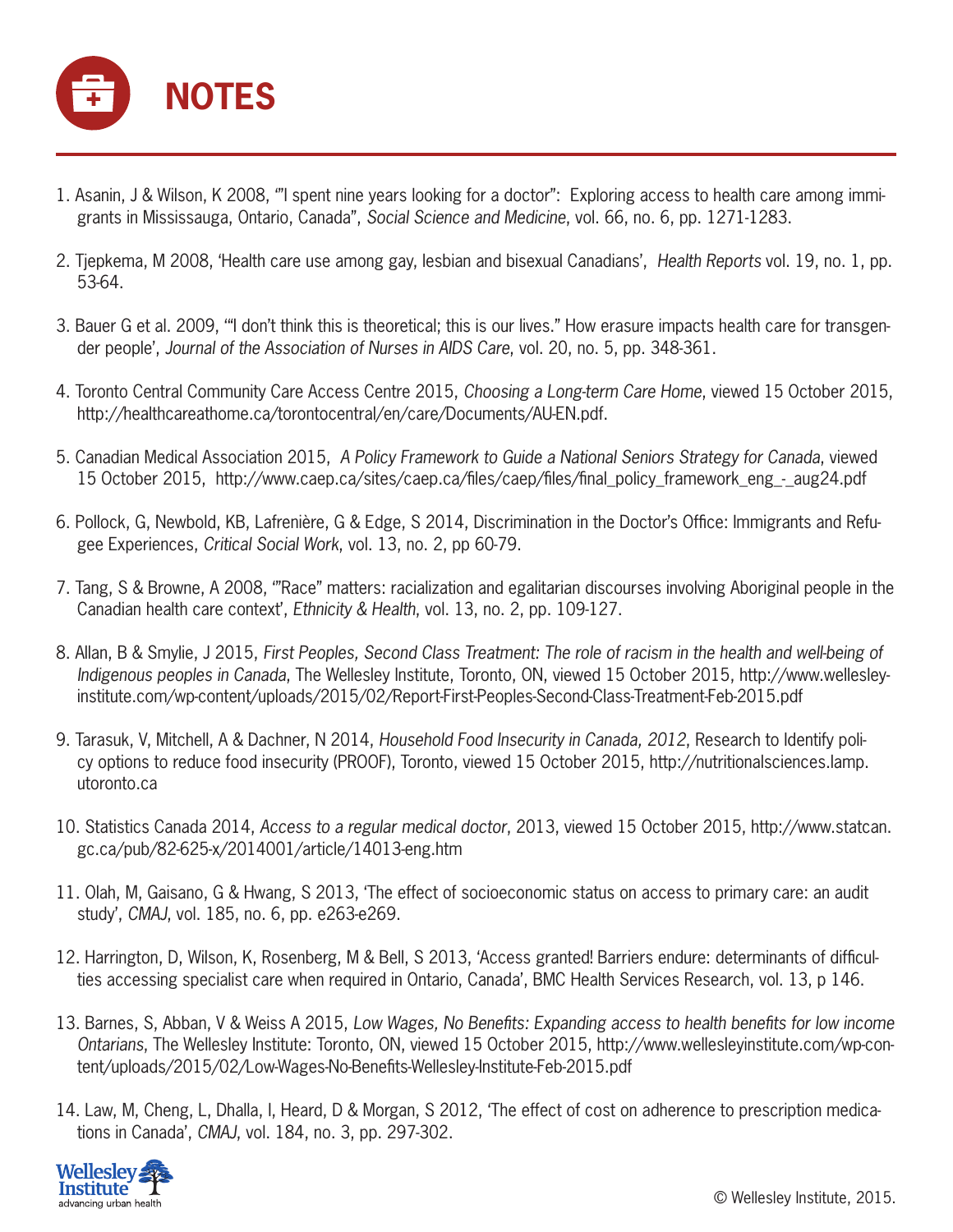

- 1. City of Toronto 2013a, 2011 *National Household Survey backgrounder: income and shelter costs*, viewed 13 October 2015, https://www1.toronto.ca/City%20Of%20Toronto/Social%20Development,%20Finance%20&%20 Administration/Shared%20Content/Demographics/PDFs/Reports/nhs-backgrounder-income-shelter.pdf
- 2. Coley, RL, Leventhal, T, Lynch, AD, & Kull, M 2013, 'Relations between housing characteristics and the well-being of low-income children and adolescents', *Developmental Psychology*, vol. 49, no. 9, pp. 1775-89.
- 3. Public Health Action Support Team 2011, *The health problems associated with poor housing and home conditions, inadequate water supplies and sanitation*, viewed 13 October 2015, http://www.healthknowledge.org.uk/public-health-textbook/disease-causation-diagnostic/2f-environment/health-problems-poor-housing
- 4. Hulchanski, D 2007, *The three cities within Toronto: income polarization among Toronto's neighbourhoods*, 1970- 2005, University of Toronto, Cities Centre, Toronto, ON, viewed 15 October 2015, http://www.urbancentre. utoronto.ca/pdfs/curp/tnrn/Three-Cities-Within-Toronto-2010-Final.pdf
- 5. Housing Connections 2015, *Housing Connections Statistical Reports*, viewed 13 October 2015, http://www. housingconnections.ca/information/reports.asp
- 6. Shapcott, M 2014, *Toronto faces more housing funding cuts*, viewed 13 October 2015, The Wellesley Institute, Toronto, ON, viewed 15 October 2015, http://www.wellesleyinstitute.com/housing/toronto-faces-more-housing-funding-cuts/
- 7. City of Toronto 2015, *Close the Housing Gap campaign*, viewed 13 October 2015, http://www1.toronto.ca/wps/ portal/contentonly?vgnextoid=282b52cc66061410VgnVCM10000071d60f89RCRD
- 8. City of Toronto 2014, *Shelter, support and housing administration: 2015 operating budget overview*, viewed 13 October 2015, http://www.toronto.ca/legdocs/mmis/2015/ex/bgrd/backgroundfile-77462.pdf
- 9. The Homeless Hub 2015, Canadian definition of homelessness, viewed 13 October 2015, http://www.homelesshub.ca/sites/default/files/COHhomelessdefinition.pdf
- 10. City of Toronto 2013, *Street Needs Assessment*: results, viewed 13 October 2015, http://www.toronto.ca/legdocs/mmis/2013/cd/bgrd/backgroundfile-61365.pdf
- 11. Centre for Addiction and Mental Health & Children's Aid Society of Toronto 2014, *Hidden in our midst: homeless newcomer youth in Toronto – uncovering the supports to prevent and reduce homelessness*, viewed 13 October 2015, http://knowledgex.camh.net/health\_equity/Documents/Hidden%20in%20Our%20Midst%20Final%20Report\_November%202014.pdf
- 12. Abramovich, A 2015, *Homeless LGBT youth face discrimination, violence in shelter system*, viewed 13 October 2015, http://healthydebate.ca/opinions/homeless-lgbt-youth

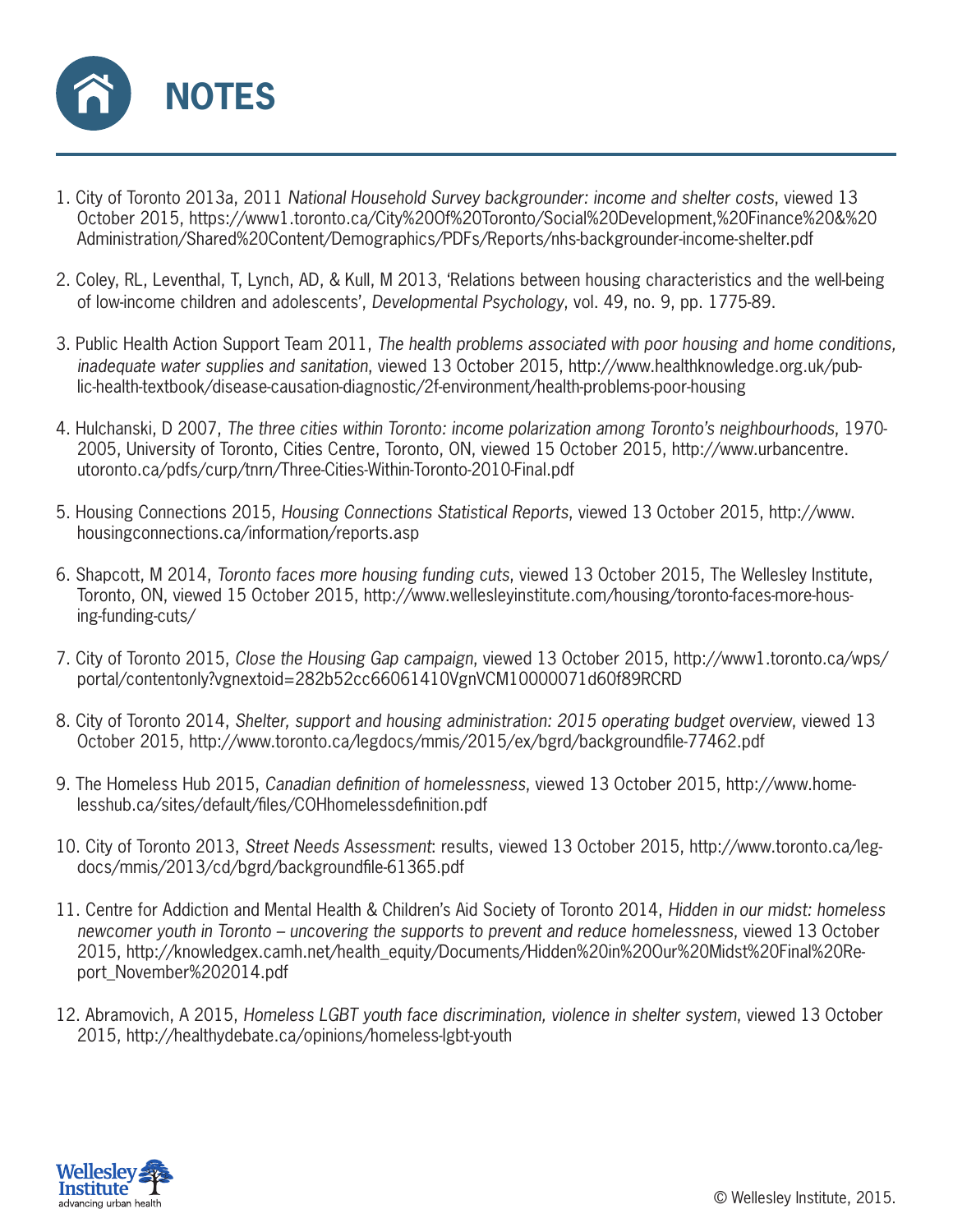

- 1. United Way & McMaster University 2015, *The precarity penalty: the impact of employment precarity on individuals, households and communities – and what to do about it*, viewed 13 October 2015, http://www.unitedwaytyr. com/document.doc?id=307
- 2. Block, S 2015, *A higher standard: the case for holding low-wage employers in Ontario to a higher standard*, CCPA Ontario, Toronto, ON, viewed 15 October 2015, https://www.policyalternatives.ca/sites/default/files/uploads/ publications/Ontario%20Office/2015/06/Higher\_Standard.pdf
- 3. Barnes, S 2015, Low wages, no benefits: expanding access to health benefits for low income Ontarians, Wellesley Institute, Toronto, ON, viewed 15 October 2015, http://www.wellesleyinstitute.com/wp-content/uploads/2015/02/Low-Wages-No-Benefits-Wellesley-Institute-Feb-2015.pdf
- 4. Block, S 2013, *Rising inequality, declining health: health outcomes and the working poor*, Wellesley Institute, Toronto, ON, viewed 15 October 2015, http://www.wellesleyinstitute.com/wp-content/uploads/2013/07/Rising-Inequality-Declining-Health.pdf
- 5. United Way & McMaster University 2015, *The precarity penalty: the impact of employment precarity on individuals, households and communities – and what to do about it*, viewed 13 October 2015, http://www.unitedwaytyr. com/document.doc?id=307
- 6. Block, S 2010, Ontario's growing gap: the role of race and gender, CCPA, Ottawa, ON.
- 7. Block, S 2010, Ontario's growing gap: the role of race and gender, CCPA, Ottawa, ON.
- 8. Oreopoulos, P & Dechief, D 2011, *Why do some employers prefer to interview Matthew, but not Samir? New evidence from Toronto, Montreal, and Vancouver*, Metropolis British Columbia, Vancouver, BC.
- 9. City of Toronto 2015, *TO Prosperity: Interim Poverty Reduction Strategy*, viewed 13 October 2015, http://www. toronto.ca/legdocs/mmis/2015/ex/bgrd/backgroundfile-81653.pdf